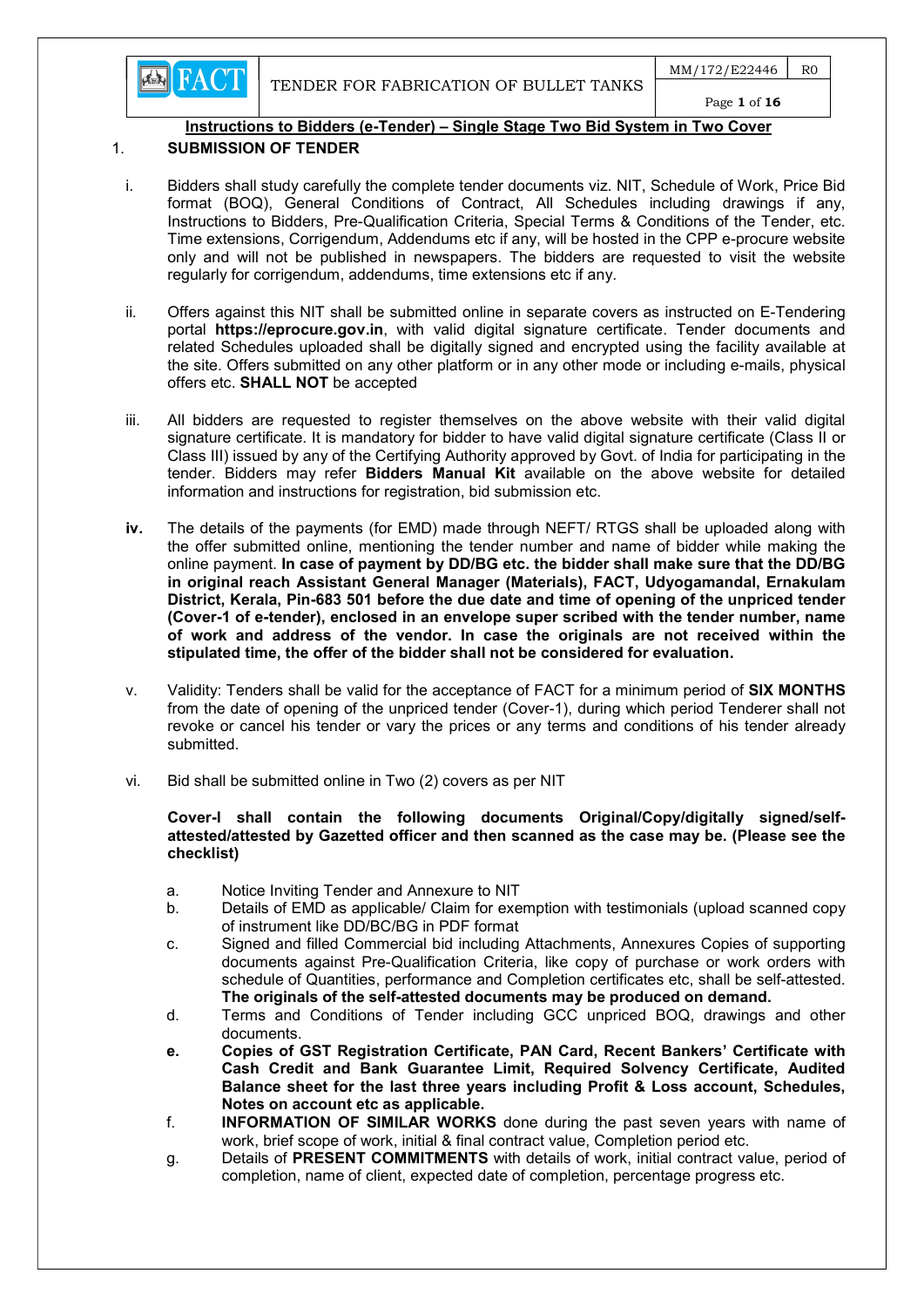

### Page 2 of 16

#### Instructions to Bidders (e-Tender) – Single Stage Two Bid System in Two Cover

- h. Details of **CONSTRUCTION PLANT AND EQUIPMENT** available with him for using in this work.
- i. SITE ORGANIZATION CHART in "FAMILY TREE" form, showing the number and grades of field supervisory, administrative and craft personnel to be employed in the works.
- j. Resumes of all proposed KEY PERSONNEL of the organization to be associated with the work, detailing their qualifications and experience over the past 10 years.
- k. PROGRAMME OF EXECUTION OF WORKS with respect to OWNER'S Requirement in BAR CHART or PERT FORM highlighting all-important milestones.
- l. Compliance Statement with respect to Technical aspects, General Terms and conditions, Special conditions, Safety Rules etc
- m. Document showing deviations, if any, in case the bidder is not complying fully with the tender conditions as above. Scanned copy of a signed document, stating the deviations against clauses applicable, shall be uploaded in the case of non-compliance.

### Cover II - Only BOQ shall be uploaded in this cover

- a) Price Bid i.e. BOQ attached to the e-tender shall be uploaded after filling all relevant information such as, name of the bidder, basic price and GST in relevant fields.
- b) GST details shall be quoted separately in the column provided in BOQ
- c) The Priced BOQ shall be uploaded strictly in the format (Excel) attached, failing which the offer is liable to be rejected. Renaming or changing the format of BOQ sheet will not be accepted by the System.
- d) Bidders shall quote prices in the BOQ only. Prices indicated elsewhere shall not be considered.

#### Note: Bidder is requested not to send/submit any hard copy of price bid.

- vii. Bidders are advised to submit quotation based on the terms and conditions and other schedules contained in this tender document and not stipulate any deviations as far as possible.
- viii. Any exception/ deviations, which the bidder may propose, shall accompany the quotation. FACT reserves the right to evaluate quotations containing deviations after taking into account impact of such variations in quoted price. All attachments to these tender documents as applicable will become part of any resulting contract.
- ix. Bidders are advised to complete all uploading formalities related to tenders well in advance. FACT shall not be responsible for non-submission/ uploading due to technical reasons, like nonavailability of website in the closing minutes of the tender end date and time. Care shall be taken to submit the hard copy of Cover-1 as mentioned in (iv) above with original EMD & Solvency documents and Integrity pact as per clause 18.0 below, well before the due date and time of Part-1 tender.
- x. In the tender document published by FACT, the content in its entirety is relevant and the bidder shall give the compliance without deleting or altering any of the portion in the whole set of Tender Document. Failure to comply with this requirement may result in rejection of the tender.
- xi. Completeness of scope of work: Tenders shall be for the complete scope of work as described in the Tender Document, without any exclusion. Only those tenders who meet this requirement will be considered for award of the Contract.
- xii. The Tenderer is responsible for properly estimating the difficulty and cost of the work. The Tenderer may request and obtain from all concerned sources/ authorities the clarification of items that require additional definition prior to submitting the proposal. Questions on clarifications required from FACT shall be submitted thru' email.
- xiii. The Tenderer may visit the job site and acquaint himself fully of the site conditions. The Tenderer shall also satisfy himself about the availability of labour, likely labour demands, problems of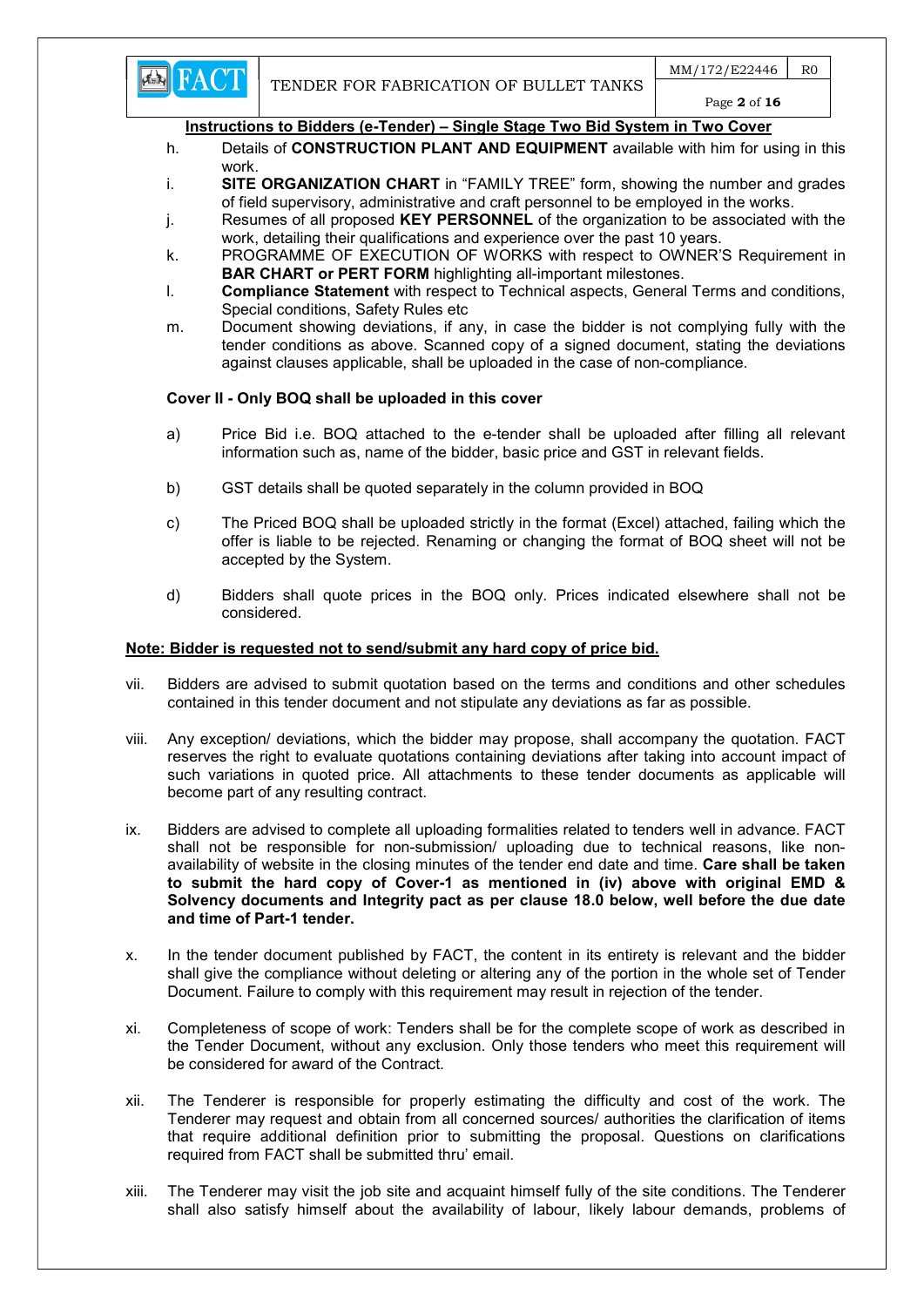weather conditions, infra structural facilities, availability of construction materials etc. No claims whatsoever will be entertained on the plea of ignorance or difficulties involved in the execution of work or carriage of materials on account of the site conditions.

- xiv. The Tenderer shall bear all costs associated with the preparation and submission of his tender and further clarifications as needed including participation in discussions at FACT/FEDO, and FACT/FEDO shall in no case be responsible or liable for such costs regardless of the outcome of the tender evaluation.
- xv. Amendments to the tender documents may be issued by FACT/FEDO prior to the date of submission of tenders for the purpose of clarification and/ or reflecting modifications in the requirements in the tender, which shall be complied with by the tenderer. Such amendments to the tender documents, if any, shall be uploaded at https://eprocure.gov.in only, prior to the date of submission of tenders.
- xvi. Unit prices shall be quoted for all items (In Indian Rupees only), except for items where lump-sum rates are specifically sought. In case of tender for sale or disposing of material by company, highest price will be considered.
- xvii. FACT/FEDO shall proceed with evaluation of the Pre-qualification / or Technical & Commercial documents based on documents as received with each tender and shall not be obliged to call for any missing documents. Bidders are requested, in their own interest, to ensure that their tenders are complete in all respects containing all requested documents and those who do not comply with this requirement would be doing so at their risk. Also closely verify the checklist for the uploaded documents and confirm whether all requested documents are uploaded.
- xviii. FACT/FEDO reserves the right to extend the closing date of the bid without giving any reasons, which shall be published in https://eprocure.gov.in.
- xix. In case information, if any given by the bidder, is found to be untrue, FACT/FEDO reserves the right to terminate the contract without any notice or assigning any reason thereof.
- xx. Any intimation to contractors will normally be sent by e-mail at their address given in their bid. FACT/FEDO will not be responsible for delay in delivery of mail or non-receipt of intimation due to any reason.
- xxi. The quotations shall be submitted in English Language and the units of measurement shall be in metric system.

### 2. EARNEST MONEY DEPOSIT :

- i. EMD may be remitted through NEFT/ RTGS to the account as given below or shall be submitted in the form of Demand Draft from a Nationalized/Scheduled Bank in INDIA drawn in favour of FACT payable at Udyogamandal or shall be in the form of Bank Guarantee. (Form of BG attached). The details of the remittance of EMD such as UTR No./ DD No. as applicable shall be uploaded along with the tender document. If payment of EMD is made by DD/ Bank Guarantee, ORIGINAL document is to be submitted at the office of AGM (Materials), FACT before the due date and time of opening of TECHNICAL BID, super scribing the tender number, name of the work and name of the bidder on the envelope containing the document.
- ii. Account details for remittance of EMD through NEFT/ RTGS are as given below.

| Name of A/c Holder |    | Fertilisers And Chemicals Travancore Ltd. |
|--------------------|----|-------------------------------------------|
| Account Type       | ÷  | Cash Credit                               |
| Account No         | ÷  | 57017844467                               |
| <b>IFS CODE</b>    | ÷  | SBIN0070158                               |
| Name of Bank       | ٠. | State Bank of India                       |
| <b>Branch</b>      | ÷  | Udyogamandal                              |
| <b>District</b>    | ÷  | Ernakulam                                 |
| State              |    | Kerala                                    |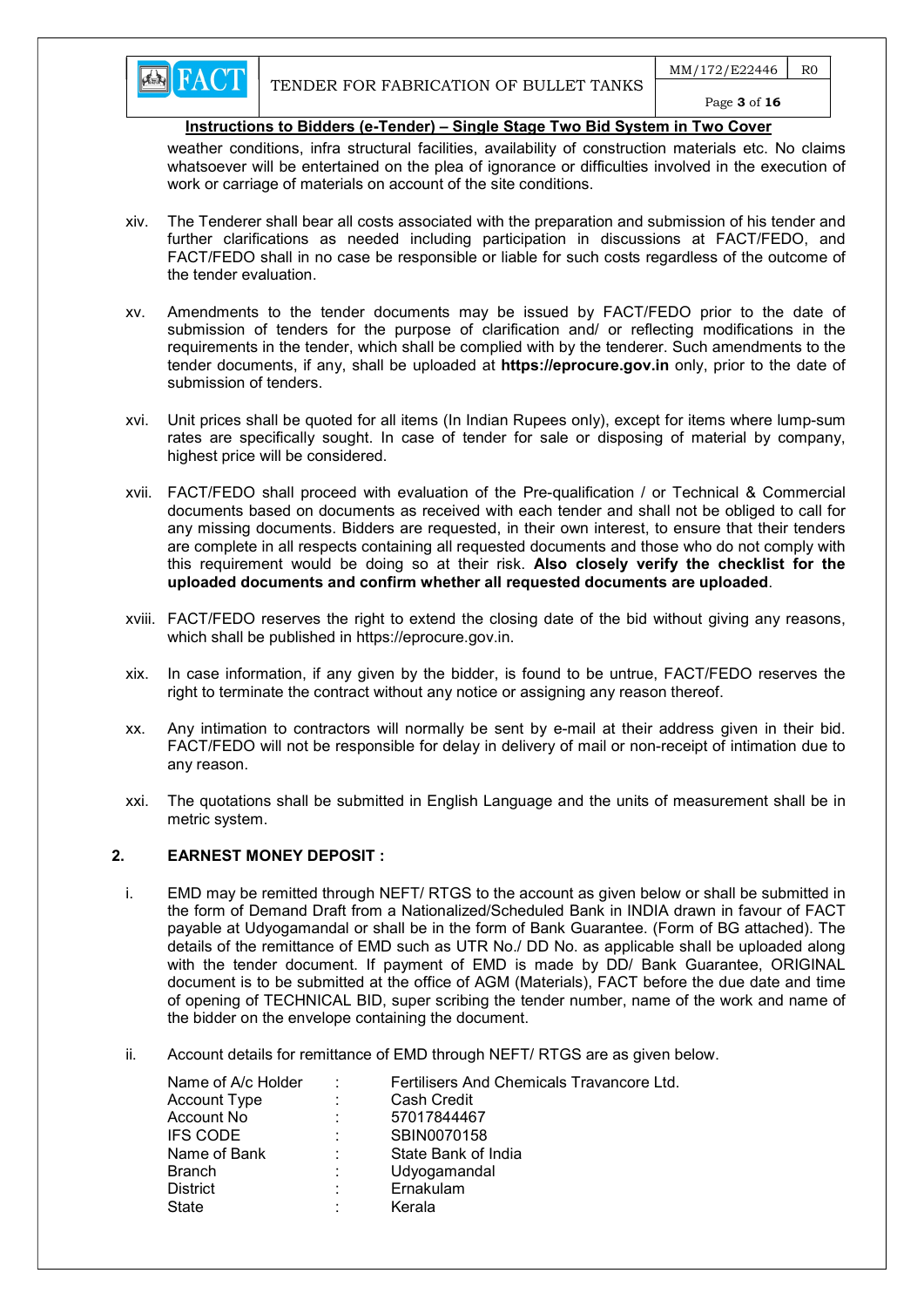

Page 4 of 16

### Instructions to Bidders (e-Tender) – Single Stage Two Bid System in Two Cover

The bidder shall indicate the name of the bidder and tender number while making the online payment through NEFT/ RTGS and the details of the payment with UTR No shall be uploaded along with the offer submitted online

The Earnest Money Deposit accompanying the tender, if in the form of Bank Guarantee, shall be kept valid up to a period of ONE MONTH beyond the validity of tender itself. (For minimum 7 Months). The successful Tenderer shall keep the EMD valid up to the date of entering into a formal contract with FACT and establishing the Performance Bond.

- iii. Bids without EMD shall be rejected. EMD and document fee is exempted for Micro, Small and Medium Enterprises (MSME) having a valid certificate of registration/Udyog Aadhar issued by the National Small Industries Corporation/Govt. of India. Copy of the certificate shall be provided/uploaded along with the bid to avail exemption. EMD and document fee is exempted for government departments/PSUs/Khadi Board/registered labour contract cooperative societies also.
- iv. No interest shall be paid on the EMD.
- v. If the bidder retracts from or without request of FACT, revises his bid within the validity period of the bid, the EMD shall be liable to be forfeited without prejudice to FACT's other rights to claim damages.
- vi. In case the bidder whose bid is accepted, fails to deposit the prescribed Security Deposit or fails to execute the agreement or fails to commence the execution of the work within the specified time, the contract issued to him is liable to be cancelled and the Earnest Money already deposited by the contractor shall be forfeited without any further reference to the contractor and alternative arrangements made at the risk and cost of the Contractor.
- vii. On the successful tenderer remitting the Security Deposit, EMD of all unsuccessful bidders will be released. The EMD of the successful Bidder will be adjusted against Security Deposit or will be released, if the bidder wishes so, upon entering into an agreement and providing the Performance Bond.
- viii. BANK GUARANTEES: All Bank guarantees shall be submitted as per the relevant formats attached and shall be issued/confirmed by a Nationalised / Scheduled bank in India.

### 3. VALIDITY

The bid shall be valid for a period of **Six Months** or for any higher period as prescribed in the tender notice / documents from the date of opening of bids during which period Tenderer shall not revoke or cancel his tender or vary the prices or any terms and conditions of his tender already submitted. The tender / bid submitted is liable to be disqualified and the EMD furnished is liable to be forfeited, in case of non adherence.

### 4. PRICING

- i. The quotations shall, in all respects, conform with the enclosed specifications, drawings, data sheets, terms & conditions and other schedules enclosed herein.
- ii. The unit rate quoted will form the basis of compensation even if the scope of work is altered or vary within the stipulated completion period.
- iii. Bidders are requested to quote firm prices / rates valid through the completion period and no escalation in prices / rates whatsoever will be permitted. In case Bidder modifies his rates / prices before placement of order, his offer is likely to be disqualified & EMD forfeited.

# 5. EVALUATION OF QUOTATIONS

i. The following conditions shall be considered in the evaluation of quotations: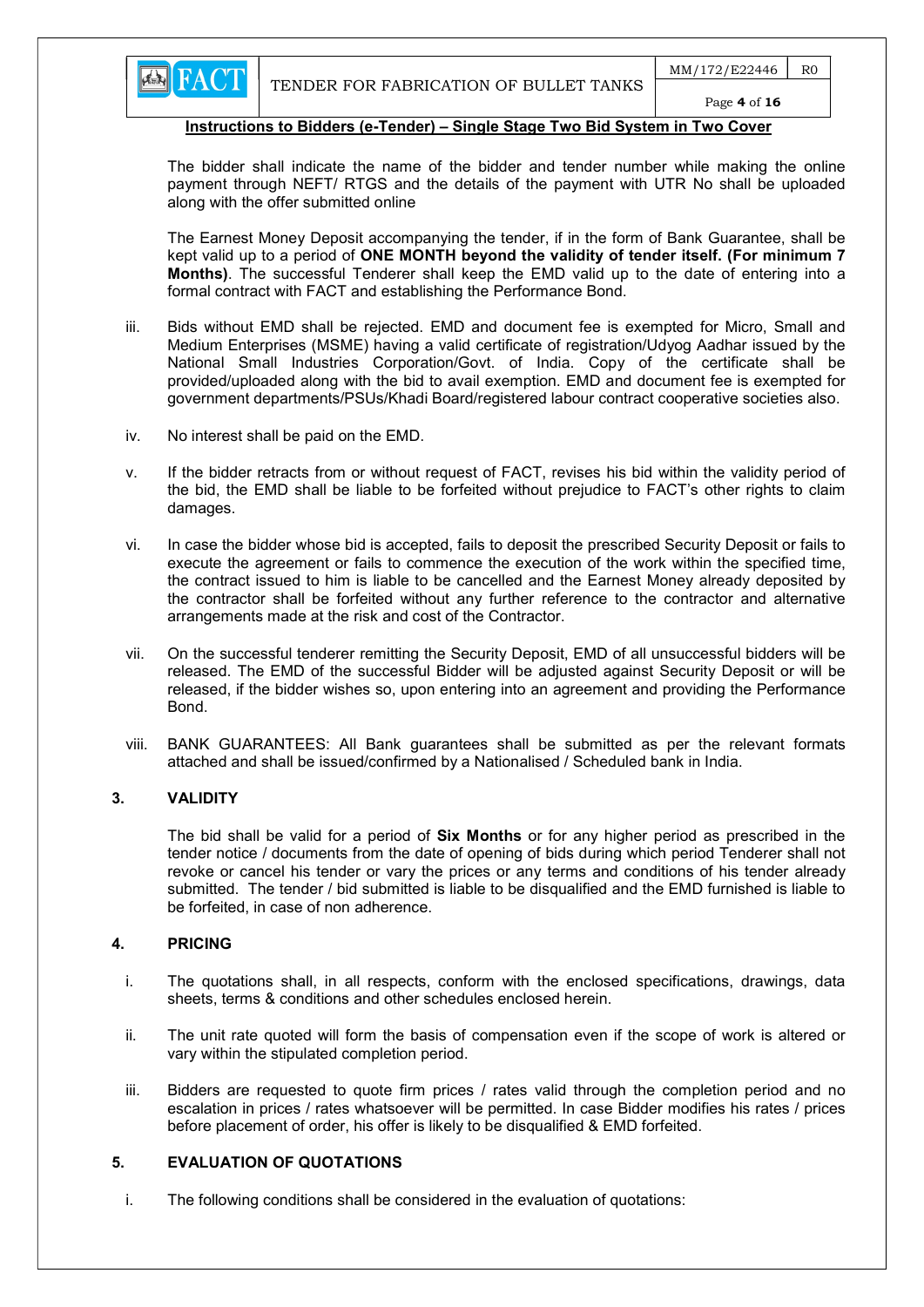

- a. Agreement with terms and conditions and schedules of Tender document
- b. Price
- c. Delivery / Completion period
- d. Experience with the same or similar works for the intended services
- e. Bidder's resources (Finance, man-power, plants & equipments) under possession for satisfactory execution of WORK.
- ii. Bidders are expected not to take any deviations from the terms indicated in the tender documents. For bid evaluation, FACT/FEDO shall make Price loadings to the quoted prices of Tenderer towards deviations in terms & conditions of the tender as follows.
	- a. Payment Terms : No advance payment is acceptable. In case of earlier payments than the stipulated payment schedule, the same shall be loaded with 4.05% above SBI MCLR- 1 Year (as on PART A Unpriced bid opening) for the period & amount of earlier payment..
	- b. Price Reduction Clause
		- 1. As per Tender(0.5% per each week or part there of delay sub.to a max.10 %): Nil loading
		- 2. 0.5% per week or part thereof to a capped value :% loading for the difference from 10%.
		- 3. Any other deviation or non acceptance: 10% loading.
	- c. No deviation in Security Deposit & Performance Guarantee terms are acceptable.
- iii. Bids from bidders, against whom any criminal case, enquiry or investigation/ report by authorities like Vigilance, CBI etc., are pending in relation with FACT or bidders who are defaulting Contractors of FACT, shall be disqualified and rejected.
- iv. FACT/FEDO reserves the right to reject any or all bids without assigning any reasons whatsoever, and/ or based on the past unsatisfactory performance by bidders at FACT/ other PSEs / Govt. Departments. The opinion of FACT/FEDO regarding the same shall be final and conclusive. The work may be split up if considered expedient.
- v. In case more than one bidder becomes L1, the contract will be finalized based on revised lowest tendered amount, which will be obtained from the L1 bidders.
- vi. FACT/FEDO reserves the right to negotiate with the lowest bidder only as per CVC guidelines.
- vii. FACT/FEDO shall, at its own discretion, delete any one or more item of works from the tender at any time without assigning any reason whatsoever.

### 6. BID OPENING

- i) Part-I, Technical bids of all bidders who submit their Bids as per the instructions by the due date and time as above and which are in conformity with the Enquiry instructions shall be opened online, on the specified bid opening date & time.
- ii) Part-II Price bids of bidders whose Part-I bids are found acceptable based on prequalification and techno-commercial evaluation only will be opened on a subsequent date. The Price bid opening date/time will be intimated to the bidders concerned.

# 7. CLARIFICATIONS

In case any clarifications are required, the bidder shall contact FACT thru' e-mail. FACT shall give such clarifications by e-mail. All clarifications provided shall be binding on bidder. No claim shall be entertained subsequently on the grounds of insufficient knowledge at the time of submission of tender. All clarifications/ correspondences with respect to this tender enquiry shall be made to the AGM (Materials) FACT as per NIT.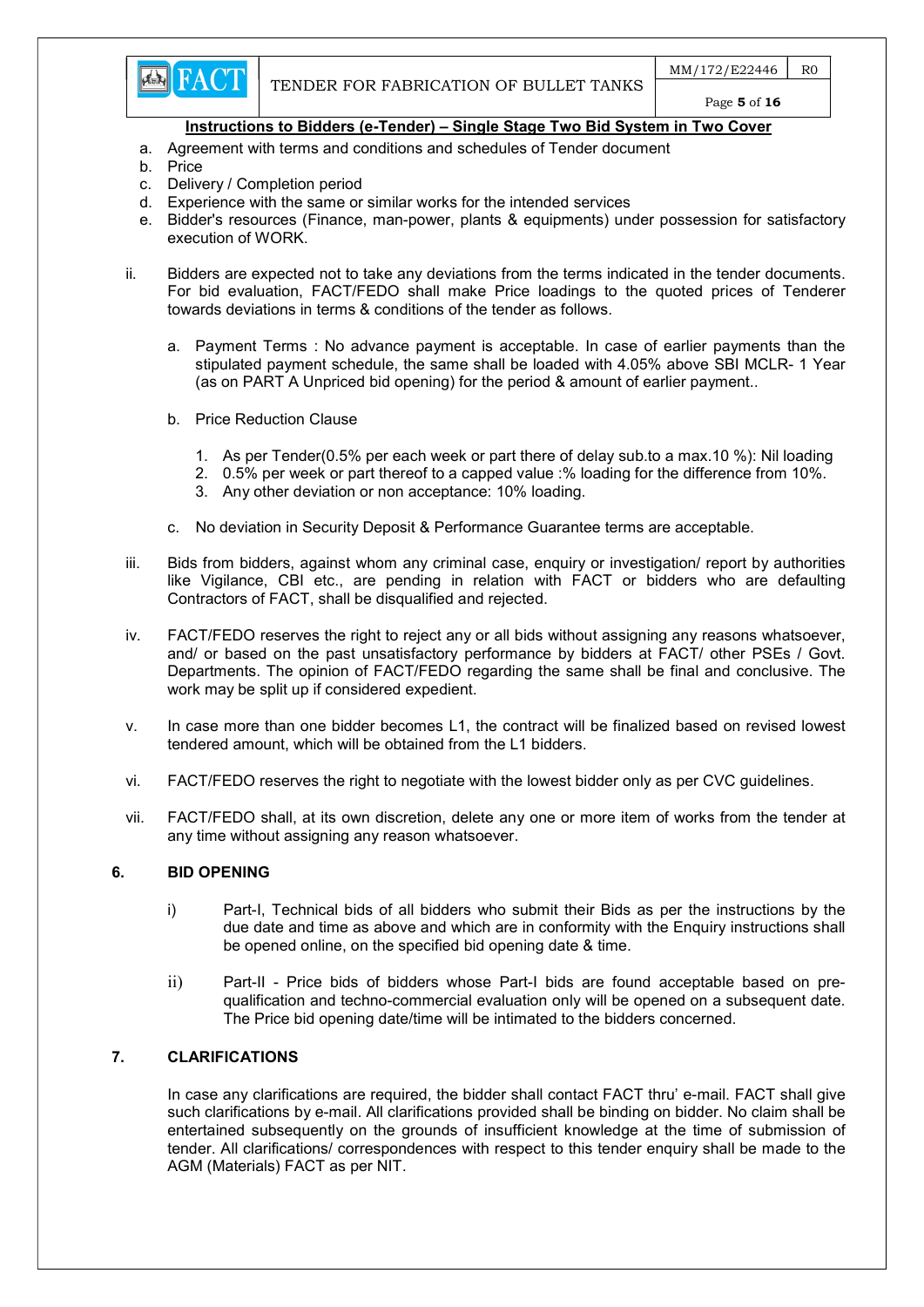



# 8. AUTHORISED REPRESENTATIVE OF TENDERER

The quotation shall contain the name, address, place of business of person or persons making the tender and shall be signed by tenderer with his digital signature. Partnership firms shall furnish the full name of all the partners in the offer. It shall be signed in the partnership's name by all the partners or by duly authorised representative followed by the name and designation of the person signing. A copy of constitution of the firm with names of all partners shall be furnished. Online Quotation by a Corporation shall be signed by an authorised representative and a Power of Attorney in that behalf shall accompany the quotation.

# 9. AWARD OF CONTRACT

Contract will be awarded by FACT/FEDO the tenderer whose tender has been determined to be in agreement with terms and conditions and schedules of Tender document and who has offered the lowest evaluated price provided that the Tenderer so selected for award has the capacity and resources to carry out the contract as judged by FACT/FEDO. Notwithstanding the above, FACT/FEDO reserves the exclusive right to accept or reject any or all tenders without any obligation or liability whatsoever to any of the tenderer.

# 10. ACCEPTANCE OF TENDER AND ISSUE OF LOI/ WORK ORDER

The acceptance of the bid will be intimated to the successful bidder, who will be called CONTRACTOR thereafter, through a Letter of Intent (LOI) or a Work Order. If an LOI is issued first, this will be followed by a Work Order. The duplicate copy of the Work Order will have to be returned to FACT/FEDO duly signed on all pages as token of acceptance of the Work Order. Within 15 Days from the receipt of LOI/ Work Order whichever is issued first, the CONTRACTOR shall remit the required Security Deposit for the Work. Also as prescribed in the LOI/ Work Order/ tender documents, the Contractor shall execute an agreement in stamp paper(INR 500) of the required value as per the Proforma prescribed by FACT for the satisfactory performance of the contract. In case the CONTRACTOR fails to accept the Work Order or fails to deposit the prescribed Security Deposit or fails to execute the Agreement or fails to commence the execution of the work within the time specified in the LOI/ Work Order/ Work to Proceed Notice, the LOI/ Work Order issued will be cancelled and the EMD already deposited by the Contractor shall be forfeited without any further reference to the Contractor and alternative arrangements shall be made at the risk and cost of the Contractor. The contractor whose EMD is forfeited is liable for delisting from FACT and also shall not be eligible to participate in the other tenders invited by the company at the sole discretion of FACT. Incomplete quotations are liable to be rejected.

### 11. SECURITY DEPOSIT

The successful bidder (Contractor) shall be required to furnish an interest free Security Deposit (SD) equivalent to 10% of the contract value as per mode prescribed in the tender document/work (However if the amount exceeds Rs. 10,000/- Bank guarantee from a Nationalized / Scheduled Bank in INDIA is also accepted as SD).

# 12. FRAUD PREVENTION POLICY

Bidders shall comply with Fraud Prevention Policy of FACT 2012 (FPPF 2012). The said Policy is available in FACT Website www.fact.co.in

### 13. FACT GATE ENTRY PASS:

Entry pass to the contract workers will be issued by CISF. For entry pass, the contractor shall submit an application to CISF through work-executing department and HR department. The following documents shall be submitted along with the request.

- a. Copy of age proof
- b. Police clearance certificate
- c. Copy of bank passbook
- d. Copy of Aadhaar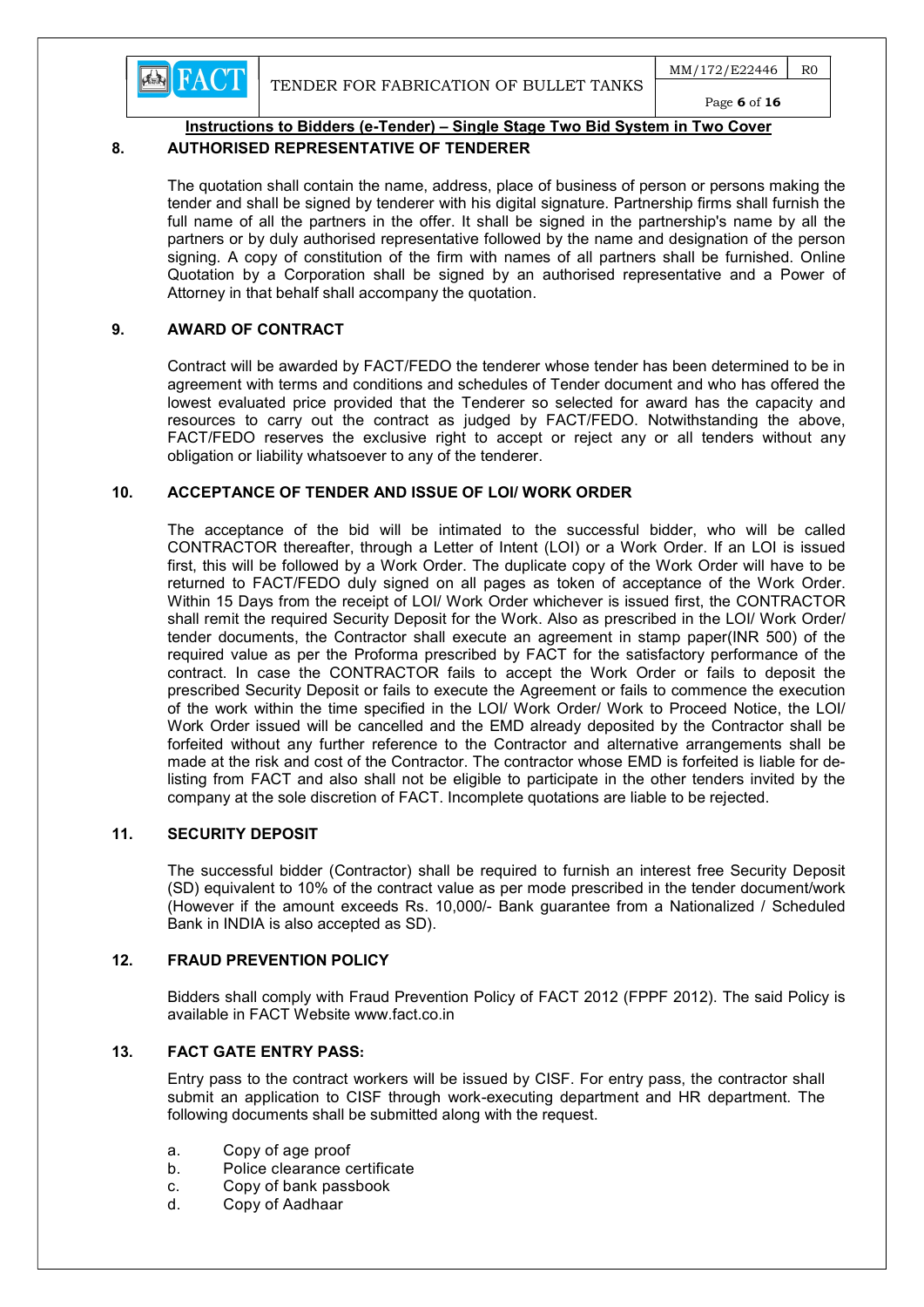

- e. Two copies of passport size photographs
- f. Duly filled application for ESI and PF enrolment (for new members)

# 14. CHANGE IN CONSTITUTION

Any change in constitution of Contractor's firm shall be done only with prior information to FACT.

#### 15 WAGES TO CONTRACTOR WORKERS:

The Contractor shall pay the wages to the workers only through banks. Proof of bank remittance certified by banks is to be submitted along with the wage roll to the work-executing department before 5 th of every month. A copy of the same proof of bank remittance is also to be attached along with the bills to Finance Department

#### 16 DISPUTES

- a) Should there be any discrepancy, inconsistency, error or omissions in the contract or any of the contract documents the matter may be referred to the concerned Controlling Officer of FACT through the Engineer-in-charge who shall give his decision and issue to the contractor instructions directing in what manner the work is to be carried out. The decision of the Controlling Officer shall be final and conclusive and the contractor shall carry out the work in accordance with his decision.
- b) This contract shall be subject to and shall in all respects be governed by Indian law. If any dispute(s) arises out of or in connection with this contract, or in respect of any defined legal relationship associated therewith or derived there from, the unresolved dispute(s) shall be referred to arbitration in accordance with the provisions of the Arbitration and Conciliation Act, 1996, as amended from time to time. The number of Arbitrator shall be one and the language of the arbitration proceedings shall be English. The place of arbitration proceedings shall be Ernakulam in Kerala.
- c) Any legal proceedings relating to this contract shall be limited to courts of law under the jurisdiction of the Kerala High Court at Ernakulam.

#### 17.0 MAKE IN INDIA

- 17.1 Purchase preference shall be given to local suppliers in the manner specified in the latest Revision of Public Procurement (Preference to Make in India) Order 2017, and amendments thereto, subject to orders issued by Deptt. of Fertilisers, Govt. of India.
- 17.2 For the purpose of extending purchase preference, the minimum local content shall be 50% and margin of purchase preference shall be 20%, as defined in the above Orders, unless specified otherwise in the Enquiry.
- 17.3 To claim benefits under Make in India Order, the bidder shall provide self-certification or such other certificate(s) as prescribed in the Order, as applicable, that the item offered meets the minimum local content and shall give details of the location(s) at which the local value addition is made.

#### 18.0 INTEGRITY PACT(IP)

The bidders shall sign and submit an "Integrity Pact (IP)" to be executed between the bidder and Fertilisers and Chemicals Travancore Ltd. along with the bid as per attached format. IP shall be implemented through the following Independent External Monitor (IEM) for the bid.

> Mr. P.K. Vijayakumar, IRS (Retd), Madhavam, Vaniyan Lane, Punkunnam P.O, Thrissur – 680002 Mobile: 8547381122 Telephone: 0487-2381123 E-mail address: vkmenon78@gmail.com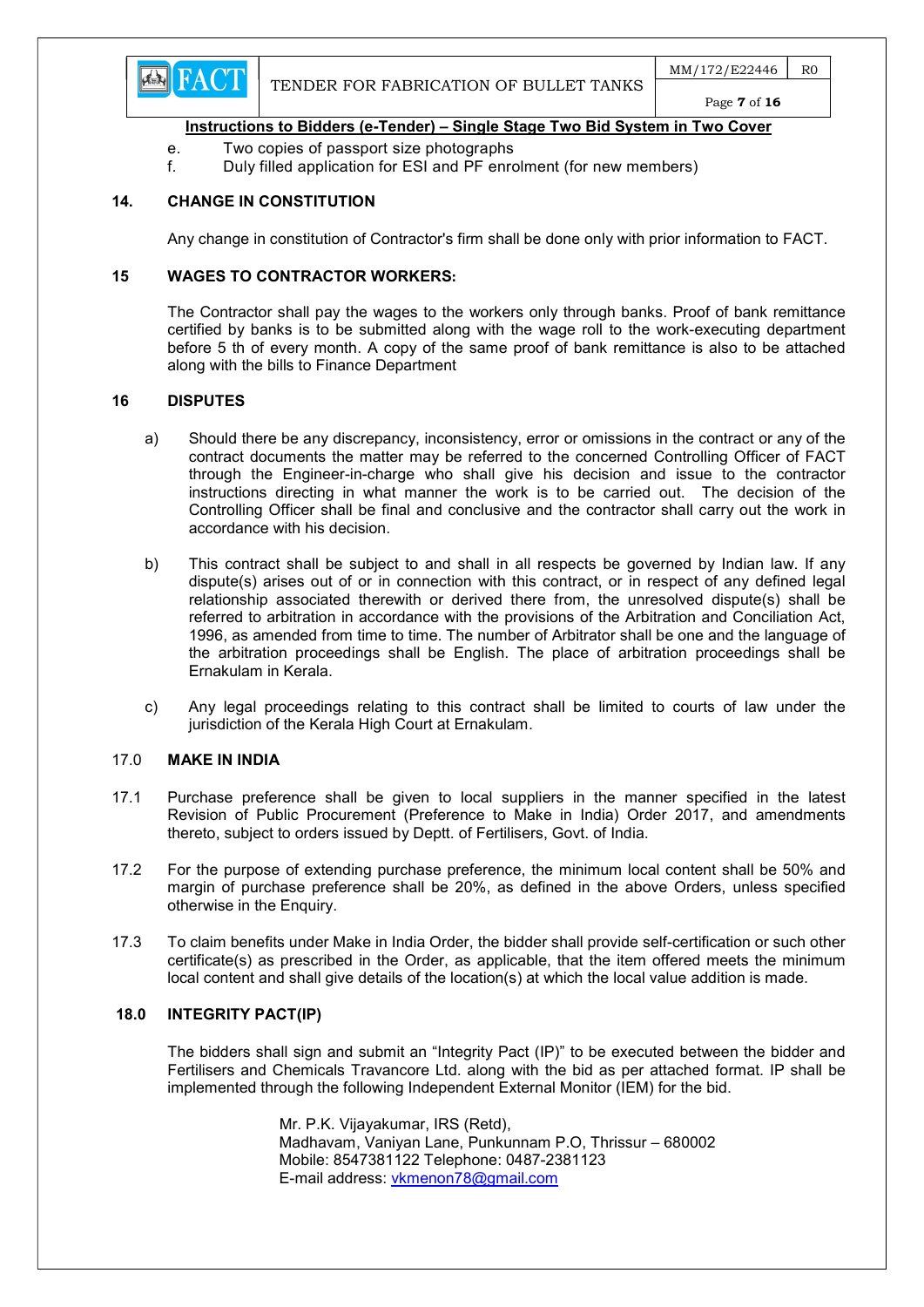

#### 19.0 CONCESSIONAL RATE OF CUSTOMS DUTY:-

- 19.1 Being a project for setting up of a new fertilizer plant, owner is entitled to Customs Duty Concession at 5% as per Notification issued by Department of Revenue, Ministry of Finance, in exercise of powers conferred by Sub Section 1, Section 25 of the Customs Act 1962 and subsection 12 of section 3 of Customs Tariff Act 1975. It is the responsibility of the contractor to make necessary arrangement, support, assistance to avail the said Customs Duty concession and pass the benefit to the owner in all imported goods / items on which the said benefit is available.
- 19.2 "It is the responsibility of the contractor to get all the applicable benefits of deemed export available to the project, as per prevailing Foreign Trade Policy. The contractor shall submit the details of benefits considered in the bid and also inform the details of documents to be submitted by the owner for availing all these benefits to the project."
- 20.0 IMPORTANT : Before Price bid opening, the Bidders shall be required to give PRICE BREAK UP IN % OF TOTAL PRICE FOR the SUPPLY of IMPORTED MATERIALS in the following format.

 Details of each imported materials required for Barge and associated Facilities complete in all respects including Spares shall be furnished.

| Item Description | % of price<br>quoted | Basic<br>Customs<br>Duty(BCD) | Social<br>welfare cess   Customs<br>on BCD | <b>IGST</b><br>on<br>duty | Any other charge*<br>in % of quote |
|------------------|----------------------|-------------------------------|--------------------------------------------|---------------------------|------------------------------------|

(\* Please give details on any other charge if any)

 The above breakup shall be considered for deducting / passing on benefit to FACT in case of Import is on concessionary customs duty/ deemed export.

#### 21.0 NOTE

Whenever any portion of the "Special Conditions of Contract" or "Notice Inviting Tender" (NIT) is repugnant to or at variance with any provision of this document "Instructions to Bidders", the respective provisions of "Special Conditions of Contract" or "Notice Inviting Tender" (NIT) shall prevail. Similarly whenever any portion of the "General Conditions of Contract" is repugnant to or at variance with any provision of this document "Instructions to Bidders", the respective provisions of "Instructions to Bidders" shall prevail.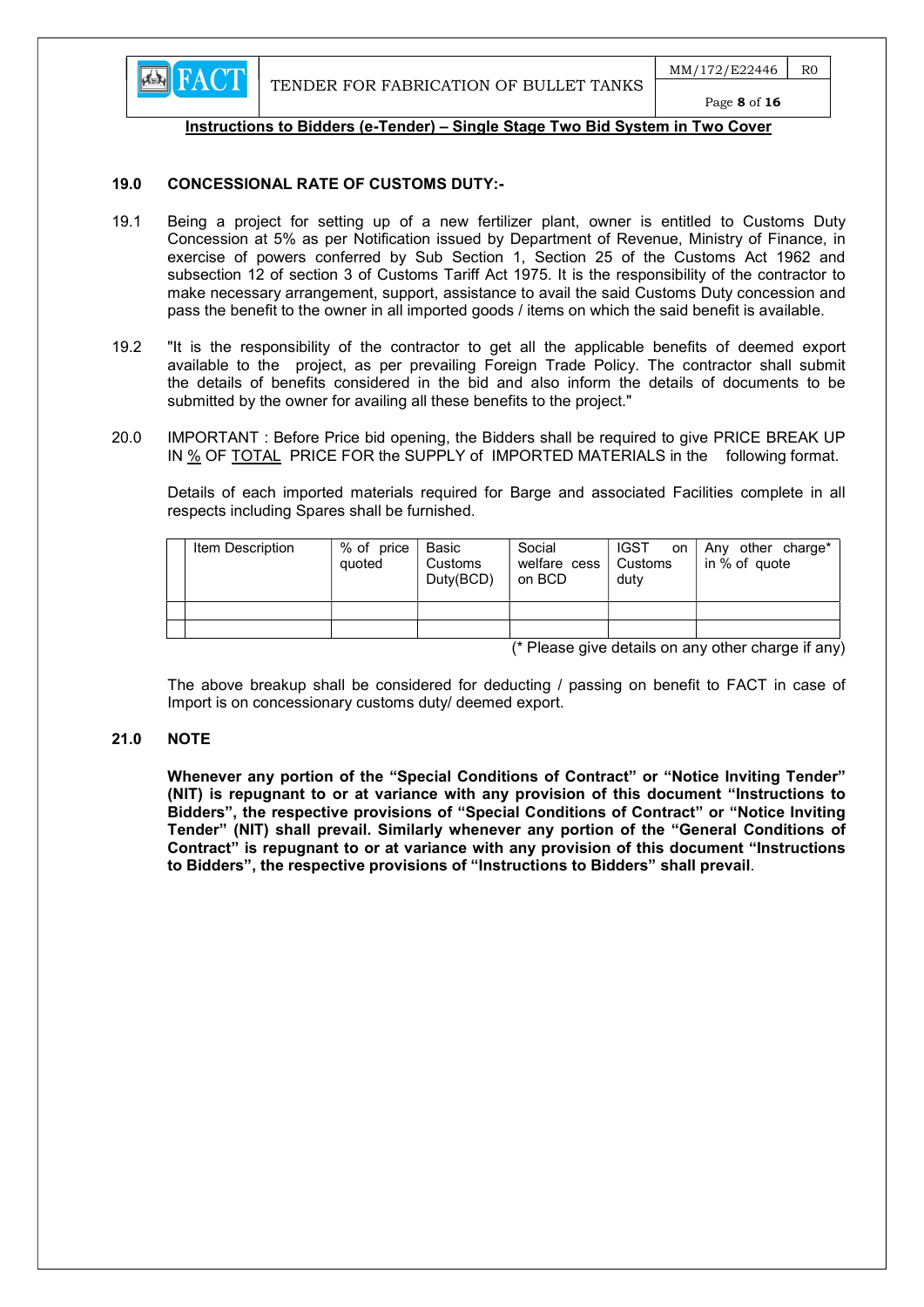$MM/172/E22446$  RO Page 9 of 16

# Instructions to Bidders (e-Tender) – Single Stage Two Bid System in Two Cover PROFORMA FOR EARNEST MONEY DEPOIST

(` in INR 500/- Stamp Paper)

The Fertilisers And Chemicals Travancore Limited, Udyogamandal - 683 501 Kochi, India

**EN FACT** 

THIS DEED made……… 'day of ….. by Bank (Name & Address of the branch of the bank) a Bank incorporated in ……….and having its Registered Office at ………….….(hereinafter called" The Bank" ) which expression shall include its successors and assigns).

WHEREAS…………….(Name of Contractor, Place, Registered Office, if any) (hereinafter called the TENDERER) are submitting tender for the work of ……………………………..for The Fertilisers And Chemicals, Travancore Limited, Cochin Division, Ambalamedu – 682 303 , Kochi, India (hereinafter called the OWNER) against the invitation to Tender No……………… ….Dtd. ……………..of the Fertilisers And Chemicals Travancore Limited, Kochi Division, Ambalamedu subject to the terms and conditions therein.

AND WHEREAS the said Invitation to tender provides that Tenderer shall along with the Tender furnished an Earnest Money Deposit of Indian Rupees. ………………(Rupees. ………………only) in the form therein mentioned and the form of payment of Earnest Money Deposit includes guarantee by any Nationalised Bank of India / Scheduled or Foreign Bank registered in India, undertaking full responsibilities to indemnify and pay to OWNER in India in case of default by the Tenderer. And the said TENDERER has approached us and at their request and in consideration of the promises ,we, the said BANK have agreed to give such guarantee as herein-after mentioned.

- 1. We, the BANK do hereby unconditionally undertake to pay the OWNER merely on demand and without demur all monies to the extent of Rs………………….(Rupees . … ……………………………………. only) on commission of any breach by the said TENDERER of any of the terms and conditions of the said tender or by any reason of the TENDERER'S failure to perform the said tender. The BANK hereby agrees that the decision and demand of the OWNER on the aforesaid matter and or as to the amount payable by the BANK shall be final, conclusive and binding on the BANK without further proof.
- 2. We, further undertake to pay to the OWNER any money so demanded notwithstanding any dispute or disputes raised by the TENDERER in any suit or proceeding before any Court or Tribunal relating thereto our liability under this present being absolute and unequivocal.
- 3. The payment so made by us under this guarantee shall be a valid discharge of our liability for payment there under and the TENDERER shall have no claim against us for making such payment.
- 4. This guarantee is not revocable by notice during its currency but will continue with full force until all the obligations of the TENDERER under the terms of the Tender have been met and the OWNER discharges the guarantee accordingly. This guarantee shall not be affected by any change in the constitution of the BANK or OWNER or TENDERER nor shall this guarantee be affected by any change in the constitution of the OWNER / TENDERER by absorption with any other body or corporation and this guarantee will be available to or enforceable by such body or corporation.
- 5. The OWNER may without affecting BANK'S liabilities and obligations hereunder grant time or other indulgence to or compound with the TENDERER or enter into any agreement or composition or agree to forbear or forbear to enforce any of the terms and conditions of the said tender against the TENDERER or agree to vary any of the terms and conditions of the said tender.
- 6. Notwithstanding anything contained in the foregoing our liability under this guarantee is limited to a maximum of Rs…………… (Rupees………only). Our guarantee shall remain in force to…………… ( 7 months from the due date of tender ) until-unless a claim or demand under this guarantee is made on us within six months after the expiry of the above date, all your rights under the said guarantee shall be forfeited and we shall be released and discharged from all liabilities there under.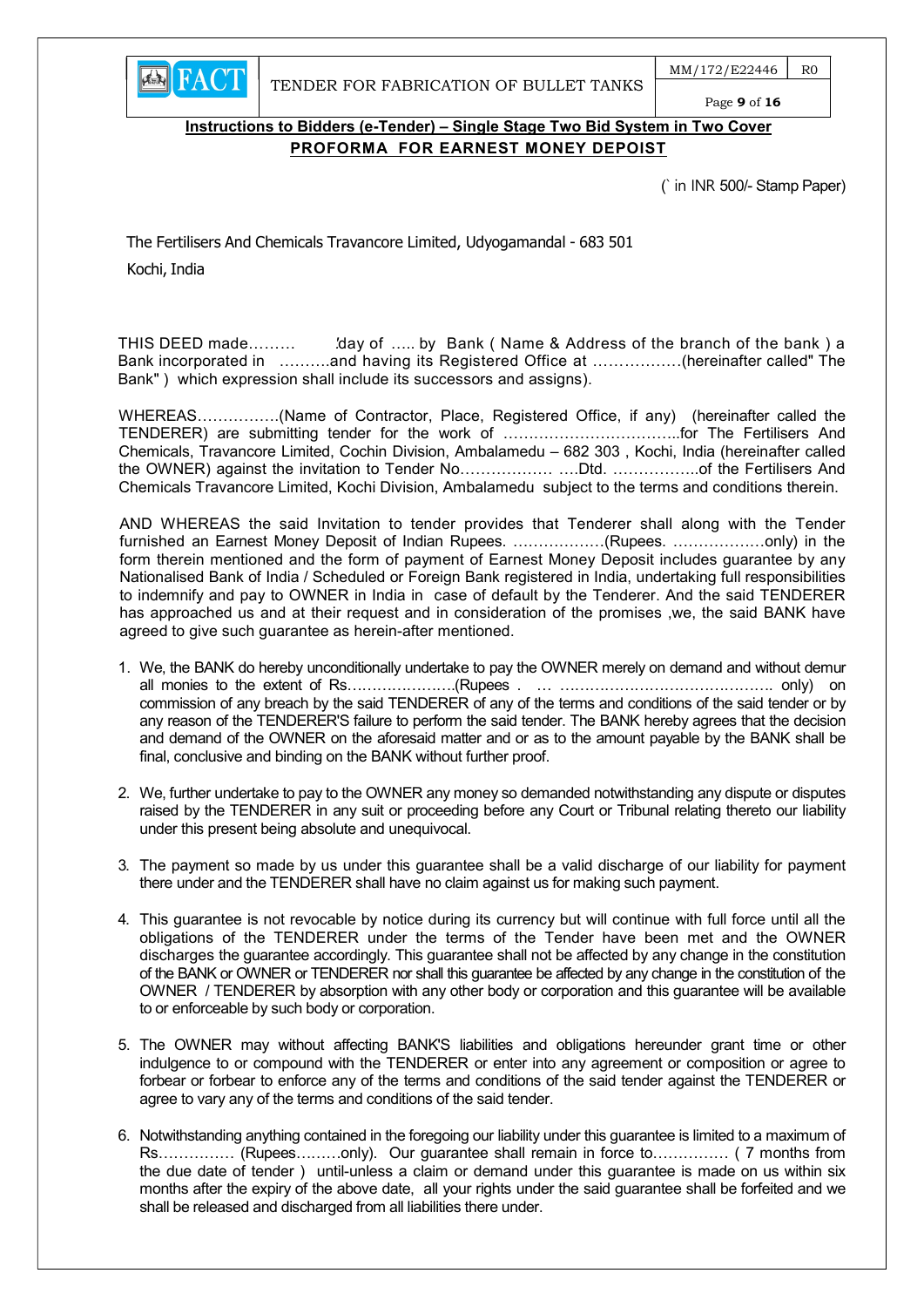

 $MM/172/E22446$  R0 Page 10 of 16

# Instructions to Bidders (e-Tender) – Single Stage Two Bid System in Two Cover

- 7. We the Bank lastly undertake not to revoke this guarantee during its currency except with the previous consent of the OWNER in writing. Any notice by way of request, demand or otherwise hereunder may be sent by registered post to the BANK addressed as afore said and if sent by in registered post it shall be deemed to have been given at the time when it would be delivered in due course of post and in proving such notice when given by registered post it shall be sufficient to prove that the envelope containing the notice was sent by registered post and certificate signed by an officer of the OWNER that the envelope was so posted shall be conclusive.
- 8. Disputes/differences, if any, relating to or arising out of this Bank Guarantee, shall be settled by courts having jurisdiction over Udyogamandal in Kerala State, where the registered office of the company is situated and no other court shall have jurisdiction in the matter

We have the power to issue this guarantee in your favour and the undersigned has full power to do so

Full address of the Bank Issuing this Guarantee For (Name of Bank):

Authorised official:

Date & Bank Seal Name & Designation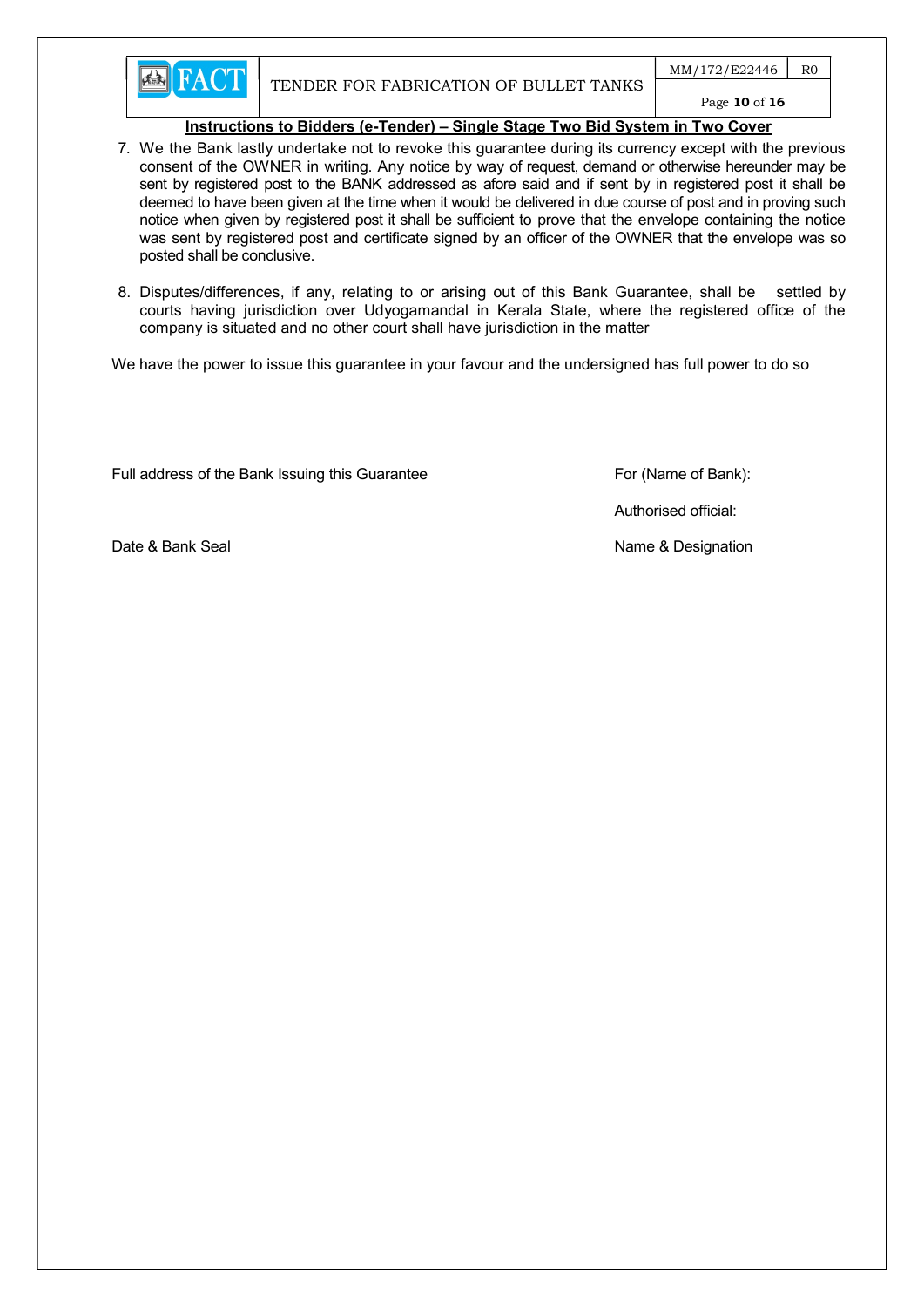

Instructions to Bidders (e-Tender) – Single Stage Two Bid System in Two Cover

(To be given on Rs. 500/- stamp paper)

# PROFORMA OF BANK GUARANTEE IN LIEU OF SECURITY DEPOSIT

(To be obtained from a Nationalised/scheduled bank in India)

The Fertilizers And Chemicals Travancore Ltd., Udyogamandal

WHEREAS FACT (Fertilisers and Chemicals Travancore Ltd., Udyogamandal P.O., Kerala, (hereinafter referred to as the Company) has placed an Order No......................... dated ........................... with M/s .......................................................... (hereinafter called the Supplier/Contractor) for the supply/work of ...................................... and where as it is one of the conditions of the said Order that the Supplier/Contractor shall either remit a sum of `………….... (Rupees .................................................. only) or furnish a Bank Guarantee for ` ..............(Rupees................................) as security deposit for the due fulfilment of the said Order by the said Supplier/Contractor. In consideration of the Company having agreed to accept a Bank Guarantee from us towards such security deposit in lieu of the cash deposit in accordance with the terms and conditions of the above Order, we, ......................................., the Bank (hereinafter referred to the Bank) do hereby undertake to pay the Company merely on demand any sum or sums from time to time demanded by the Company up to a maximum of `................. (Rupees ........................ only) being the amount of the security deposit against any loss or damage caused to or suffered by or would be caused to or suffered by the Company by reason of any breach by the said Supplier/Contractor of any of the terms and conditions contained in the said Order. We, the said Bank, do hereby undertake to pay the amount so demanded by the Company without any demur merely on a demand from the Company stating that the amount claimed is due by way of loss or damage caused to or suffered or would be caused to or suffered by the Company by reason of breach by the said Supplier/Contractor of any of the terms and conditions contained in the said Order. Any such demand made on the Bank shall be conclusive as regards the amount due and payable by the Bank under this guarantee. We undertake to pay to the Company any money so demanded notwithstanding any dispute or disputes raised by the said Supplier/Contractor in any suit or proceeding pending before any court or Tribunal relating thereto our liability under this present being absolute and unequivocal. The payment so made by us under this guarantee shall be valid discharge of our liability for payment there under and the said Supplier/Contractor shall have no claim against us for making such payment. We, .............................................., further agree that the guarantee herein contained shall remain in full force and effect during the period that would be taken for the performance of the said Order and that it shall continue to be enforceable till all the dues of the Company under or by virtue of the said Order have been fully paid and its claim satisfied or discharged or till the Company certifies that the terms and conditions of the said Order have been fully and properly carried out by the said Supplier/Contractor and accordingly discharges this guarantee.

We, .........................................., further agree with the said Company that they shall have the fullest liberty without our consent and without affecting in any manner our obligations hereunder to vary any of the terms and conditions of the said Order or to extend time of performance by the said Supplier/Contractor or to postpone for any time and from time to time any of the powers exercisable by it against the said Supplier/Contractor and either to enforce or forebear from enforcing any of the terms and conditions governing the said Order or securities available to the Company and the said Bank shall not be released from its liability under these presents by any exercise by the Company of the liberty with reference to the matters aforesaid or by reason of time being given to the said Supplier/Contractor or any other forcebearance, act or omission on the part of the Company or any indulgence by the Company to the said Supplier/Contractor or any other matter or thing whatsoever which under the law relating to sureties, but for this provision, have the effect of so relieving us. This guarantee shall not be affected by any change in the constitution of the Bank or the Company or the said Supplier/Contractor nor shall this guarantee be affected by any change in the constitution of the Company or the said Supplier/Contractor by absorption with any other body or corporation and this guarantee shall be available to or enforceable by such body or corporation. Our guarantee shall remain in force until.................................. Unless a claim or demand is made within six months after the expiry of the above date, all the Company's rights under the guarantee shall be deemed as waived/forfeited and we shall be relieved and discharged from all liabilities there under.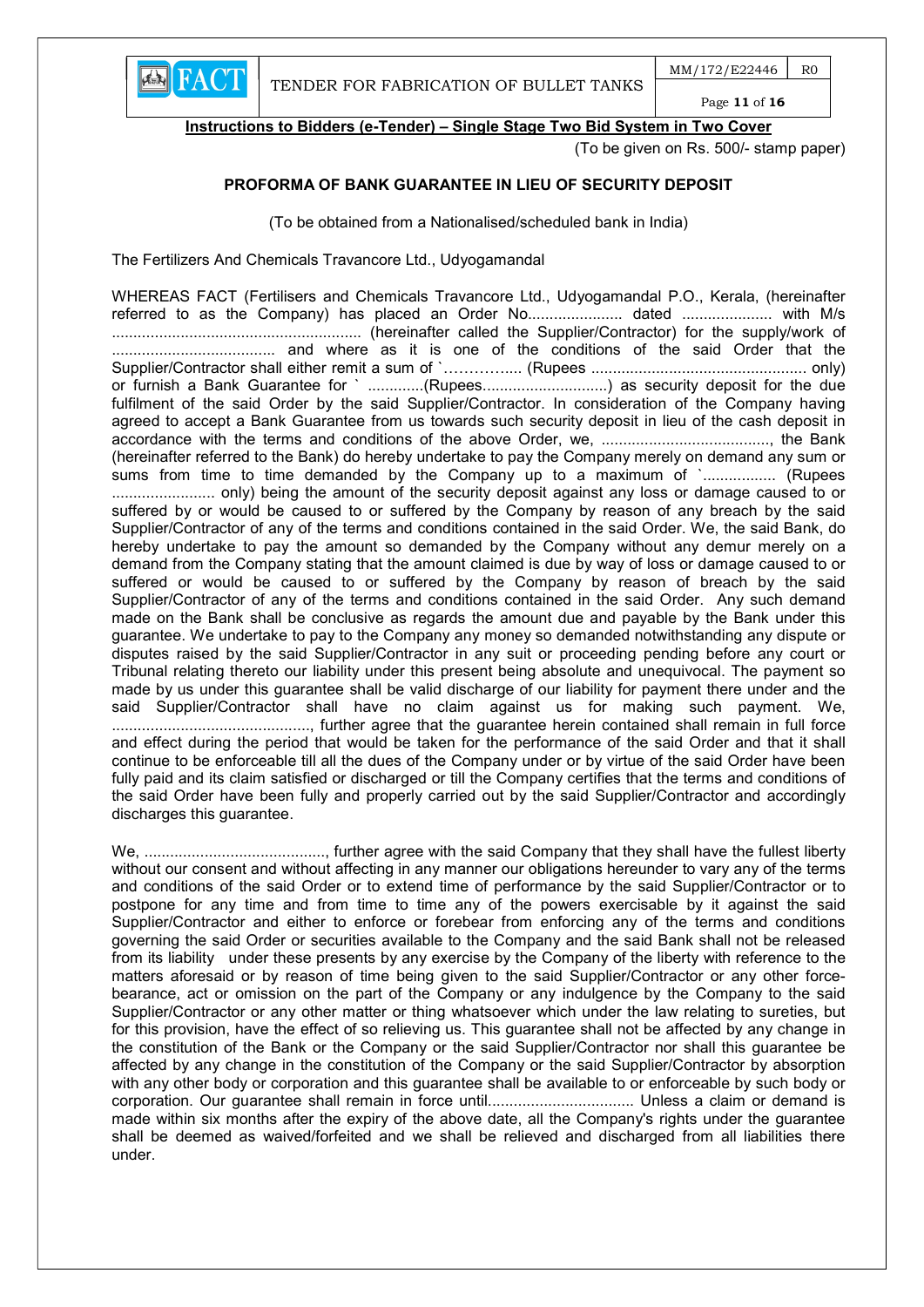

 $MM/172/E22446$  RO

# Page 12 of 16

#### Instructions to Bidders (e-Tender) – Single Stage Two Bid System in Two Cover

Notwithstanding anything contained hereinbefore, our liability under this guarantee shall be limited to an amount not exceeding `………….......... (Rupees...……………………………………………………................ only). Any notice by way of request, demand or otherwise here under may be sent by post to the Bank addressed as aforesaid and if sent by post, it shall be deemed to have given at the time when it would be delivered in due course of post and in proving such notice when given by post, it shall be sufficient to prove that the envelope containing the notice was posted and certificate signed by an officer of the Company that the envelope was so posted, shall be conclusive. Disputes/differences, if any, relating to or arising out of this Bank Guarantee, shall be settled by courts having Jurisdiction over Udyogamandal, in Kerala State, where the registered office of the Company is situated and no other court shall have jurisdiction in the matter.

We, ..............................................., Bank lastly undertakes not to revoke this guarantee during its currency except with the previous consent of the Company in writing.

Dated this .......................... day of .......................... Two Thousand.......................

For (Name of Bank)

Authorised Official

Name:

Designation:

Place:

Full address of the Branch issuing this guarantee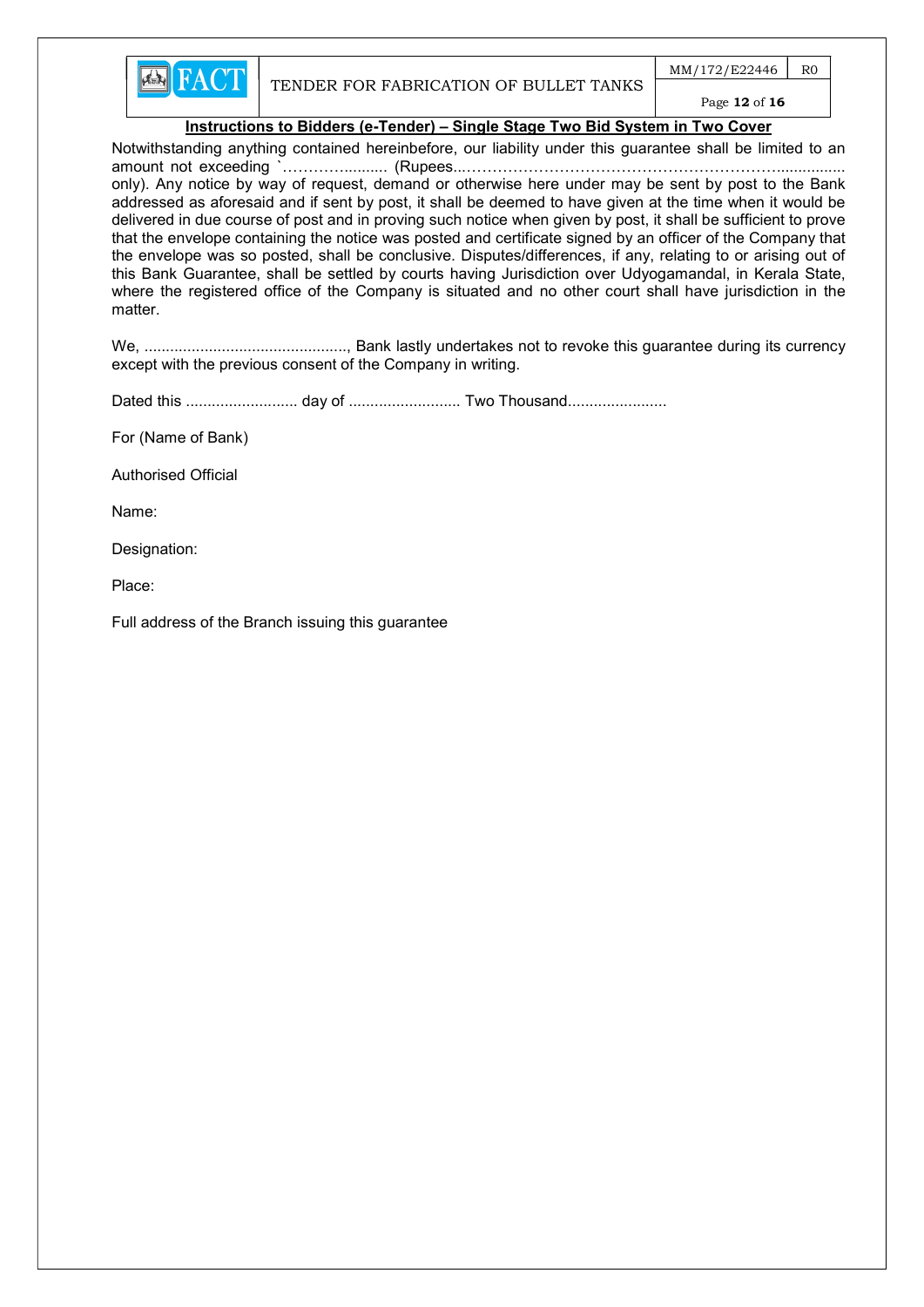

Instructions to Bidders (e-Tender) – Single Stage Two Bid System in Two Cover

# INTEGRITY PACT

(To be executed on ₹ 500/- Non-judicial Stamp Paper)

#### Between

The Fetilizers and Chemicals Travancore Limited (FACT), a company formed and registered under the Travancore Companies Act IX to 1114 (Companies Act, 2013) and having its registered office at Eloor, Udyogamandal-683501, Kochi, Ernakulam District, Kerala, hereinafter referred to as "The Principal".

#### **And And And And** *And And*

.................................. hereinafter referred to as "The Bidder/ Contractor".

#### Preamble

The Principal intends to award, under laid down organization procedures, contract/s for .......................... The Principal values full compliance with all relevant laws and regulations, and the principles of economic use of resources, and of fairness / transparency in its relations with its Bidder(s) and or/Contractor(s).

In order to achieve these goals, the Principal will appoint an Internal External Monitor (EIM), who will monitor the tender process and execution of the contact for compliance with the principle mentioned above.

#### Section 1 - Commitments of the Principal

(1) The Principal commits itself to take all measures necessary to prevent corruption and to observe the following principles:

a) No employee of the Principal, personally or through family members, will in connection with the tender, or the execution of the contract, demand, take a promise for or accept, for self or third person, any material or immaterial benefit which the person is not legally entitled to.

b) The Principal will, during the tender process, treat all Bidder(s) with equity and reason. The Principal will in particular, before and during the tender process, provide to all Bidder(s) the same information and will not provide to any Bidder(s) confidential / additional information through which the Bidder(s) could obtain an advantage in relation to the tender process or the contract execution.

c) The Principal will exclude from the process all known prejudiced/interested persons.

(2) If the Principal obtains information on the conduct of any of its employees which is a criminal offence under the India Penal Code / Prevention of Corruption Act, or if there be a substantive suspicion in this regard, the Principal will inform the Vigilance Officer and in addition can initiate disciplinary actions.

### Section 2 - Commitments of the Bidder(s) / Contractor(s)

(1)The Bidder(s) / Contractor(s) commits themselves to take all measures necessary to prevent corruption. He commits himself to observe the following principles during his participation in the tender process and during the contract execution.

a) The Bidder(s) / Contractor(s) will not, directly or through any other person or firm, offer, promise or give to any of the Principal's employees involved in the tender process or the execution of the contract or to any third person, any material or immaterial benefit which he/she is not legally entitled to, i n order to obtain in exchange, any advantage of any kind whatsoever during the tender process or during the execution of the contract.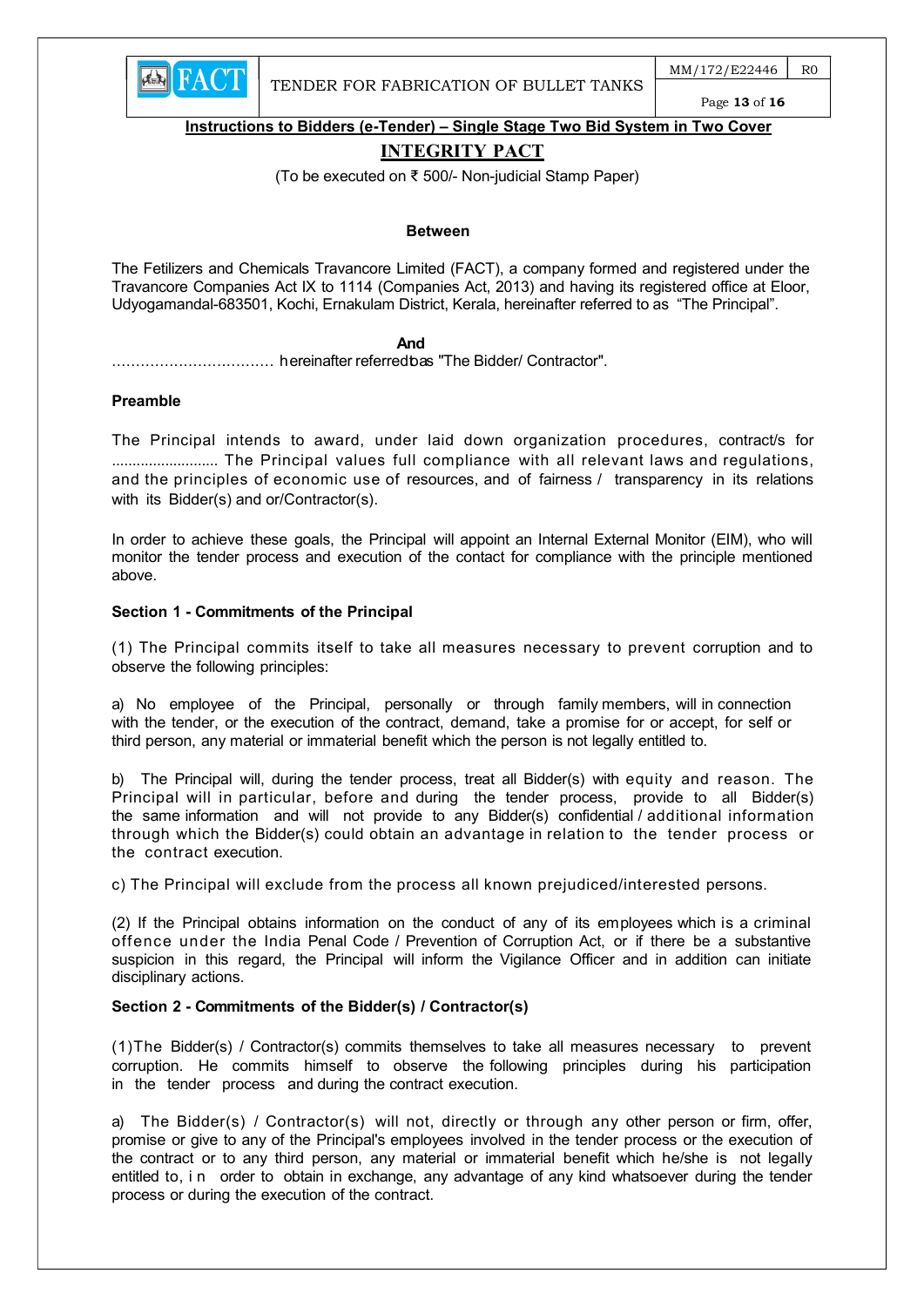

Page 14 of 16

#### Instructions to Bidders (e-Tender) – Single Stage Two Bid System in Two Cover

b) The Bidder(s) / Contractor(s) will not enter with other Bidders into any undisclosed agreement or understanding, whether formal or informal. This applies in particular to prices, specifications, certifications, subsidiary contracts, submission or non-submission of bids or any other actions to restrict competitiveness or to introduce cartelisation in the bidding process.

c) The Bidder(s) / Contractor(s) will not commit any offence under the relevant IPC/PC Act; further the Bidder(s)/Contractor(s) will not use improperly, for purposes of competition or personal gain, or pass on to others, any information or document provided by the Principal as part of the business relationship, regarding plans, technical proposals and business details, including information contained or transmitted electronically.

d) The Bidder(s) / Contractor(s) of foreign origin shall disclose the name and address of the Agents / Representatives in India, if any. Similarly, The Bidder(s) / Contractor(s) of Indian Nationality shall furnish the name and address of the foreign principals, if any. All the payments made to the India agent/representative have to be in Indian rupees only.

e) The Bidder(s) / Contractor(s) will, when presenting his bid, disclose any and all payments he has made, is committed to, or intends to make to agents, brokers or any other intermediaries in connection with the award of the contract.

(2) The Bidder(s) / Contractor(s) will not instigate third persons to commit offences outlined above or be an accessory to such offences.

#### Section 3 - Disqualification from tender process and exclusion from future contracts

If the Bidder(s)/Contractor(s), before award or during the execution of has committed a transgression through a violation of Section 2 above or in any other form such as to put his reliability or credibility in question, the Principal is entitled to disqualify the Bidder(s)/ Contractor(s) from the tender process or to terminate the contract, if already signed, for such reason.

#### Section 4 - Compensation for Damages

(1) If the Principal has disqualified the Bidder(s) from the tender process prior to the award according to Section 3, the Principal is entitled to demand and recover the damages equivalent to Earnest Money Deposit/Bid Security.

(2) If the Principal has terminated the contract according to Section 3, or if the Principal is entitled to terminate the contract according to Section 3, the Principal shall be entitled to demand and recover from the Contractor l iquidated damages of the contract value or the amount equivalent to Performance Bank Guarantee.

#### Section 5 - Previous Transgression

(1) The Bidder declares that no previous transgression occurred in the last 3 years with any other Company in India conforming to the anti-corruption approach including Public Sector Enterprise in India that could justify his exclusion from the tender process.

(2) If the Bidder makes incorrect statement on this subject, he can be disqualified from the tender process and appropriate action can be taken including termination of contract, if already awarded, for such reason.

# Section 6 - Equal treatment of all Bidders / Contractors / Subcontractors

(1)The Bidder(s)/Contractor(s) undertakes(s) to demand from all subcontractors a commitment in conformity with this Integrity Pact, and to submit it to the Principal before contract signing.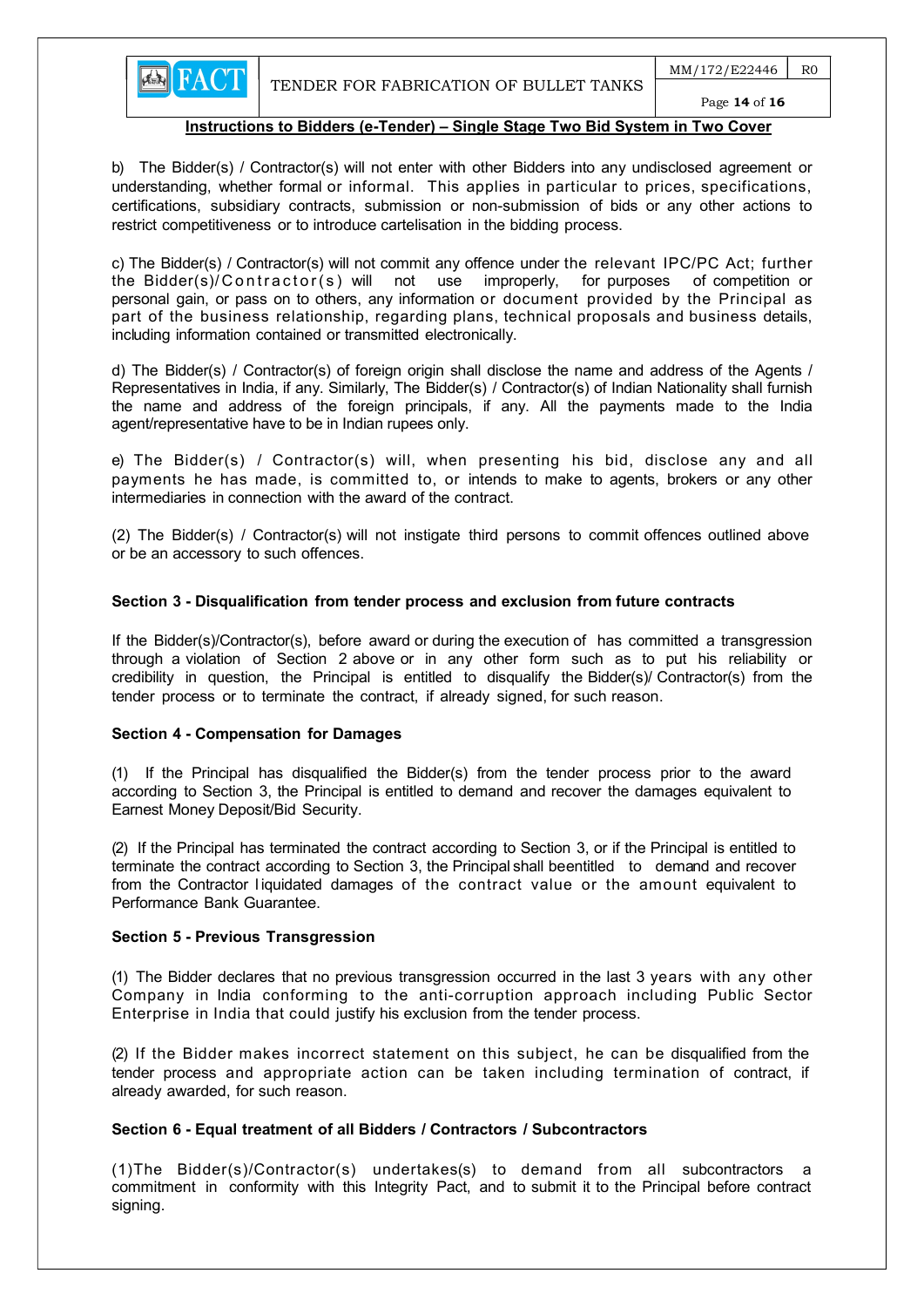

(2) The Principal will enter into agreements with identical conditions as this one with all Bidders, Contractors/Suppliers and Subcontractors.

(3) The Principal will disqualify from the tender process all Bidders who do not sign this Pact or violate its provisions.

#### Section 7 – Criminal charges against violating Bidder(s) / Contractor(s) / Subcontractor(s)

If the Principal obtains knowledge of conduct of a Bidder, Contractor or Subcontractor, or of an employee or a representative or an associate of a Bidder, Contractor, or Subcontractor which constitutes corruption, or if the Principal has substantive suspicion in this regard, the Principal will inform the same to the Chief Vigilance Officer.

#### Section 8 - Independent External Monitor/Monitors

(1)T he Principal appoints competent and credible Independent External Monitor for this Pact. The task of the Monitor is to review independently and objectively, whether and to what extent the parties comply with the obligations under this agreement.

(2) The Monitor is not subject to instructions by the representatives of the parties and performs his functions neutrally and independently. It will be obligatory for him to treat the obligations and document of the Bidder(s)/Contractor(s) as confidential. He reports to the Chairperson and managing Director, FACT.

(3) The Bidder(s)/Contractor(s) accepts that the Monitor has the right to access without restriction to all Project documentation of the Principal including that provided by the Contractor. The Contractor will also grant the Monitor, upon his request and demonstration of a valid interest, unrestricted and unconditional access to this project documentation. The same is applicable to Subcontractors. The Monitor is under contractual obligation to treat the information and documents of the Bidder(s)/Contractor(s)/ Subcontractor(s) with confidentially.

(4) The Principal will provide to the Monitor sufficient information about all meetings among the parties related to the Project provided such meetings could have an impact on the contractual relations between the Principal and the Contractor. The parties offer to the Monitor the option to participate in such meetings.

(5) As soon as the Monitor notices, or believes to notice, a violation of this agreement, he will so inform the Management of the Principal and request the Management to discontinue or to take corrective action, or to take other relevant action. The Monitor can in this regard submit non-binding recommendation. Beyond this, the Monitor has no right to demand from the parties that they act in a specific manner, refrain from action or tolerate action.

(6) The Monitor will submit a written report to the Chairman and Managing Director, FACT within 8 to 10 weeks from the date of reference or intimation to him by the Principal and, should the occasion arise, submit proposals for correcting problematic situations.

 (7) Monitor shall be entitled to compensation on the same terms as being extended to / provided to Independent Director on FACT Board.

(8) If the M on it or has reported to the Chairman and Managing Director, FACT, a substantiated suspicion of an offence under relevant IPC/PC Act, and the Chairman and Managing Director, FACT has not, within reasonable time, taken visible action to proceed against such offence or reported it to the Chief Vigilance Officer, the Monitor may also transmit this information directly to the Central Vigilance Commissioner.

(9) The word 'Monitor' would include both singular and plural.